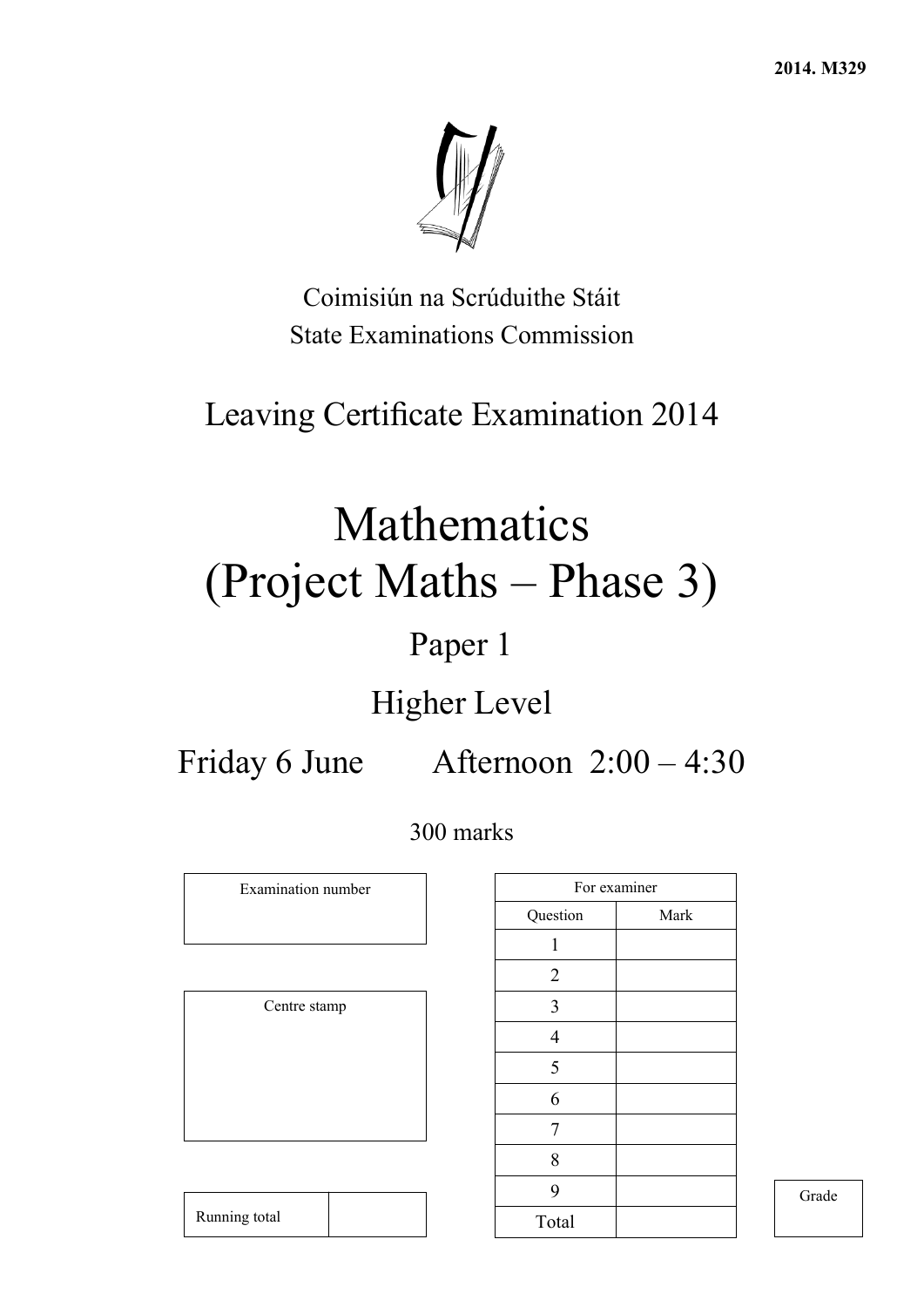## **Instructions**

There are **two** sections in this examination paper.

| Section A | Concepts and Skills       | 150 marks | 6 questions |
|-----------|---------------------------|-----------|-------------|
| Section B | Contexts and Applications | 150 marks | 3 questions |

Answer all nine questions.

Write your answers in the spaces provided in this booklet. You may lose marks if you do not do so. There is space for extra work at the back of the booklet. You may also ask the superintendent for more paper. Label any extra work clearly with the question number and part.

The superintendent will give you a copy of the *Formulae and Tables* booklet. You must return it at the end of the examination. You are not allowed to bring your own copy into the examination.

You will lose marks if all necessary work is not clearly shown.

Answers should include the appropriate units of measurement, where relevant.

Answers should be given in simplest form, where relevant.

Write the make and model of your calculator(s) here: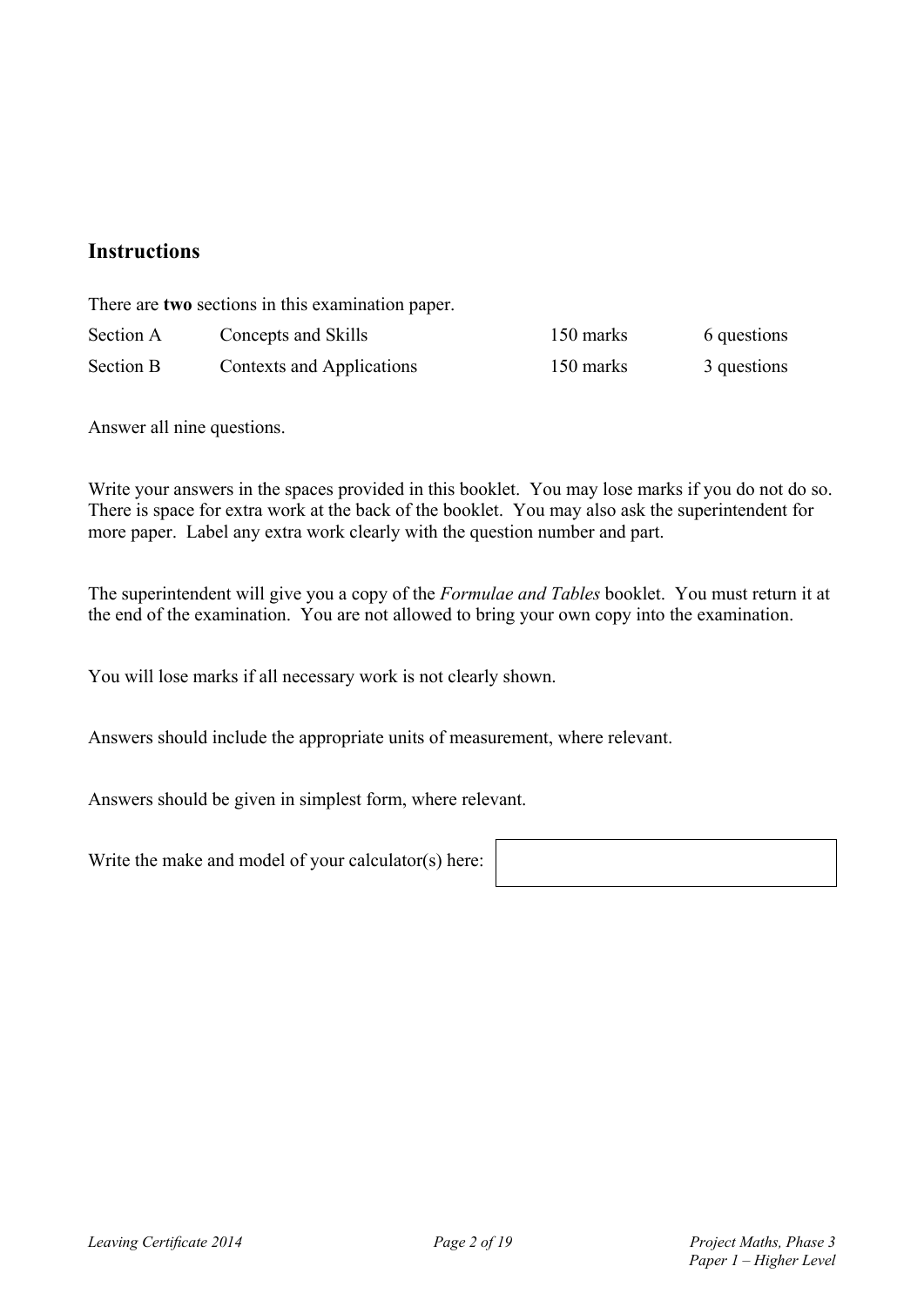*f*(*x*)

*y* 

 $\overline{5}$ 

Answer **all six** questions from this section.

### **Question 1 (25 marks)**



Verify that  $f(x)$  can be written as



**(b)** (i) The graph of the function  $g(x) = -2x - 6$  intersects the graph of the function  $f(x)$ above. Let  $f(x) = g(x)$  and solve the resulting equation to find the co-ordinates of the points where the graphs of  $f(x)$  and  $g(x)$  intersect.



(ii) Draw the graph of the function  $g(x) = -2x - 6$  on the diagram above.

| page | running |
|------|---------|
|      |         |
|      |         |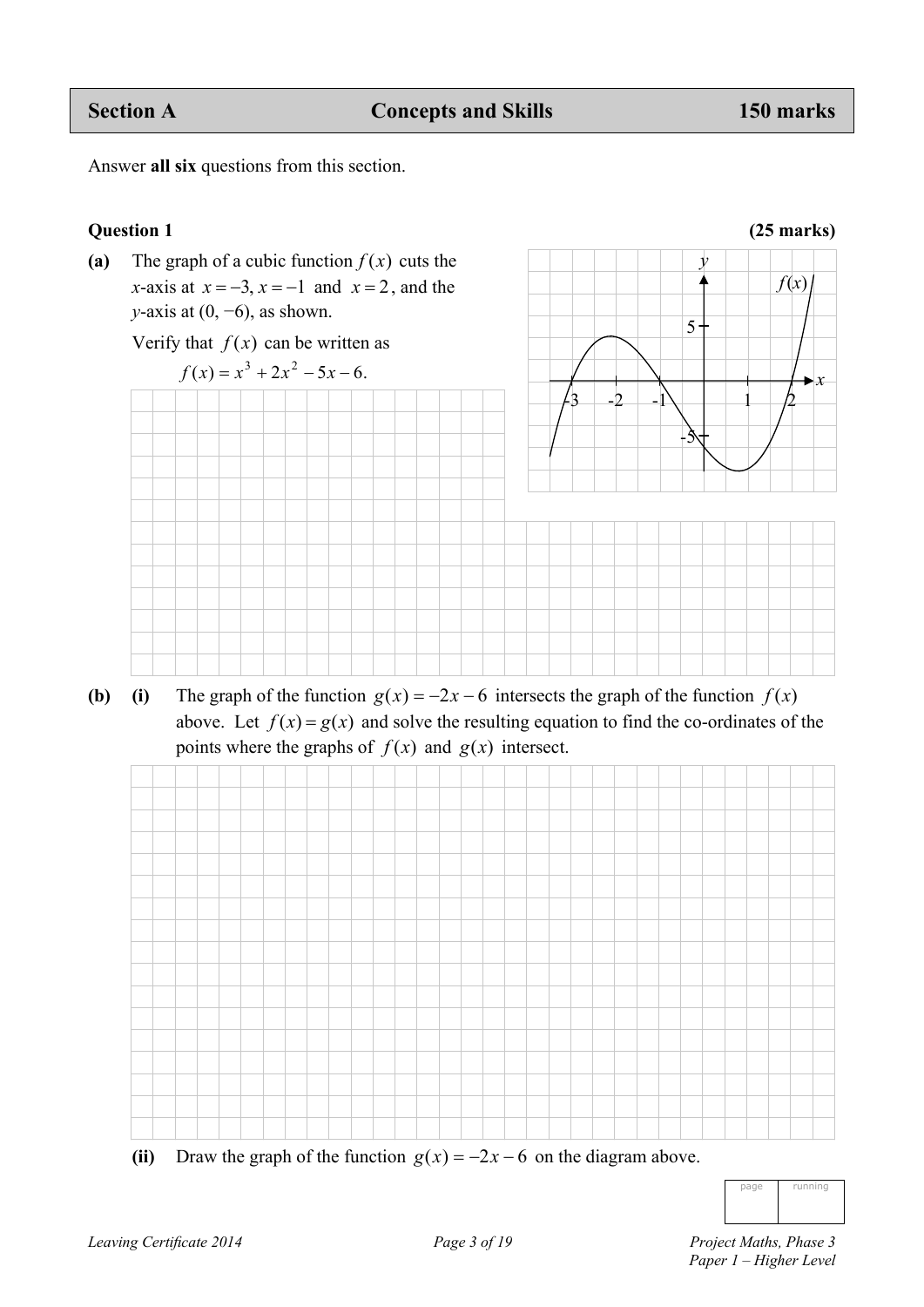Let  $z_1 = 1 - 2i$ , where  $i^2 = -1$ .

(a) The complex number  $z_1$  is a root of the equation  $2z^3 - 7z^2 + 16z - 15 = 0$ . Find the other two roots of the equation.

| (i) Let $w = z_1 \overline{z_1}$ , where $\overline{z_1}$ is the conjugate |  |  |  |  |  |                |       |  |   |   |  |   |       |
|----------------------------------------------------------------------------|--|--|--|--|--|----------------|-------|--|---|---|--|---|-------|
| of $z_1$ . Plot $z_1$ , $\overline{z_1}$ and w on the Argand               |  |  |  |  |  |                | Im(z) |  |   |   |  |   |       |
| diagram and label each point.                                              |  |  |  |  |  | $\overline{2}$ |       |  |   |   |  |   |       |
|                                                                            |  |  |  |  |  | $\mathbf{1}$   |       |  |   |   |  |   |       |
|                                                                            |  |  |  |  |  |                |       |  |   |   |  |   | Re(z) |
|                                                                            |  |  |  |  |  |                |       |  | 2 | 3 |  | 5 |       |
|                                                                            |  |  |  |  |  | $-1$           |       |  |   |   |  |   |       |

(ii) Find the measure of the acute angle,  $\overline{z_1}wz_1$ , formed by joining  $\overline{z_1}$  to *w* to  $z_1$  on the diagram above. Give your answer correct to the nearest degree.

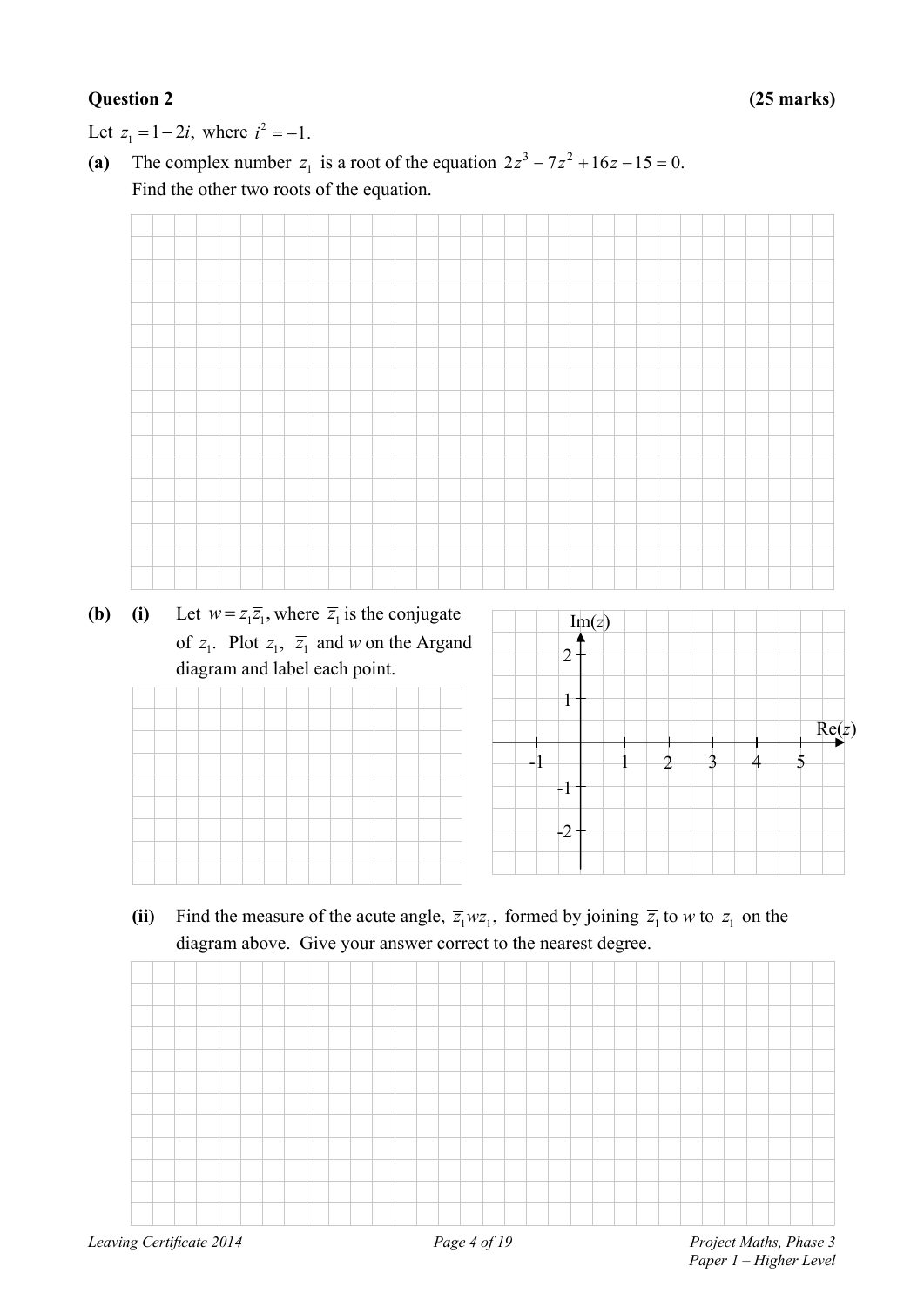### **(a)** Prove, by induction, that the sum of the first *n* natural numbers,



**(b)** Hence, or otherwise, prove that the sum of the first *n* even natural numbers,  $2 + 4 + 6 + \dots + 2n$ , is  $n^2 + n$ .



**(c)** Using the results from **(a)** and **(b)** above, find an expression for the sum of the first *n* odd natural numbers in its simplest form.

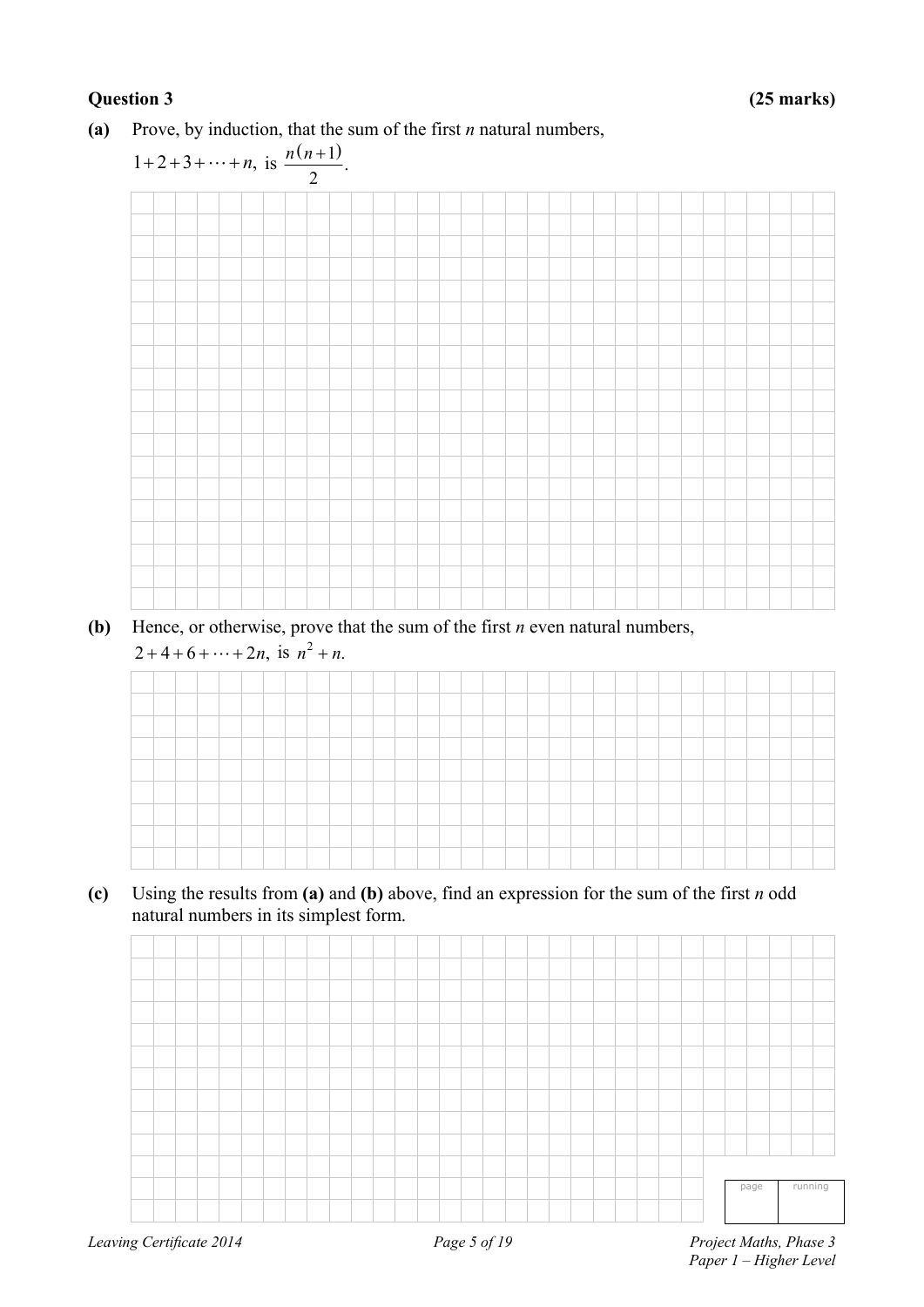

(a) Differentiate the function  $2x^2 - 3x - 6$  with respect to *x* from first principles.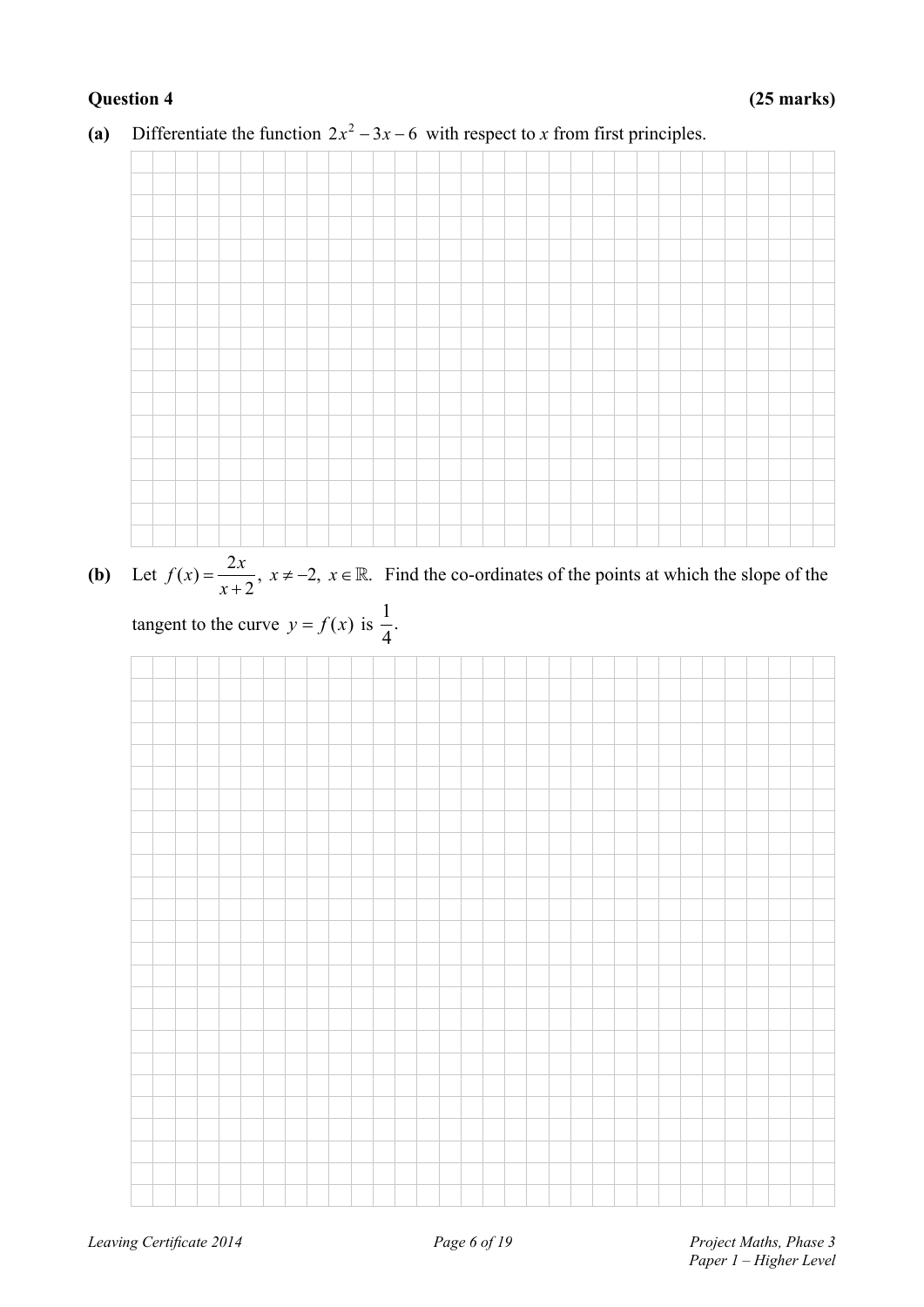### **Question 5 (25 marks)**

(a) Find  $\int 5\cos 3x \, dx$ .

- **(b)** The slope of the tangent to a curve  $y = f(x)$  at each point  $(x, y)$  is  $2x 2$ . The curve cuts the *x*-axis at  $(-2, 0)$ .
	- **(i)** Find the equation of  $f(x)$ .



(ii) Find the average value of *f* over the interval  $0 \le x \le 3$ ,  $x \in \mathbb{R}$ .

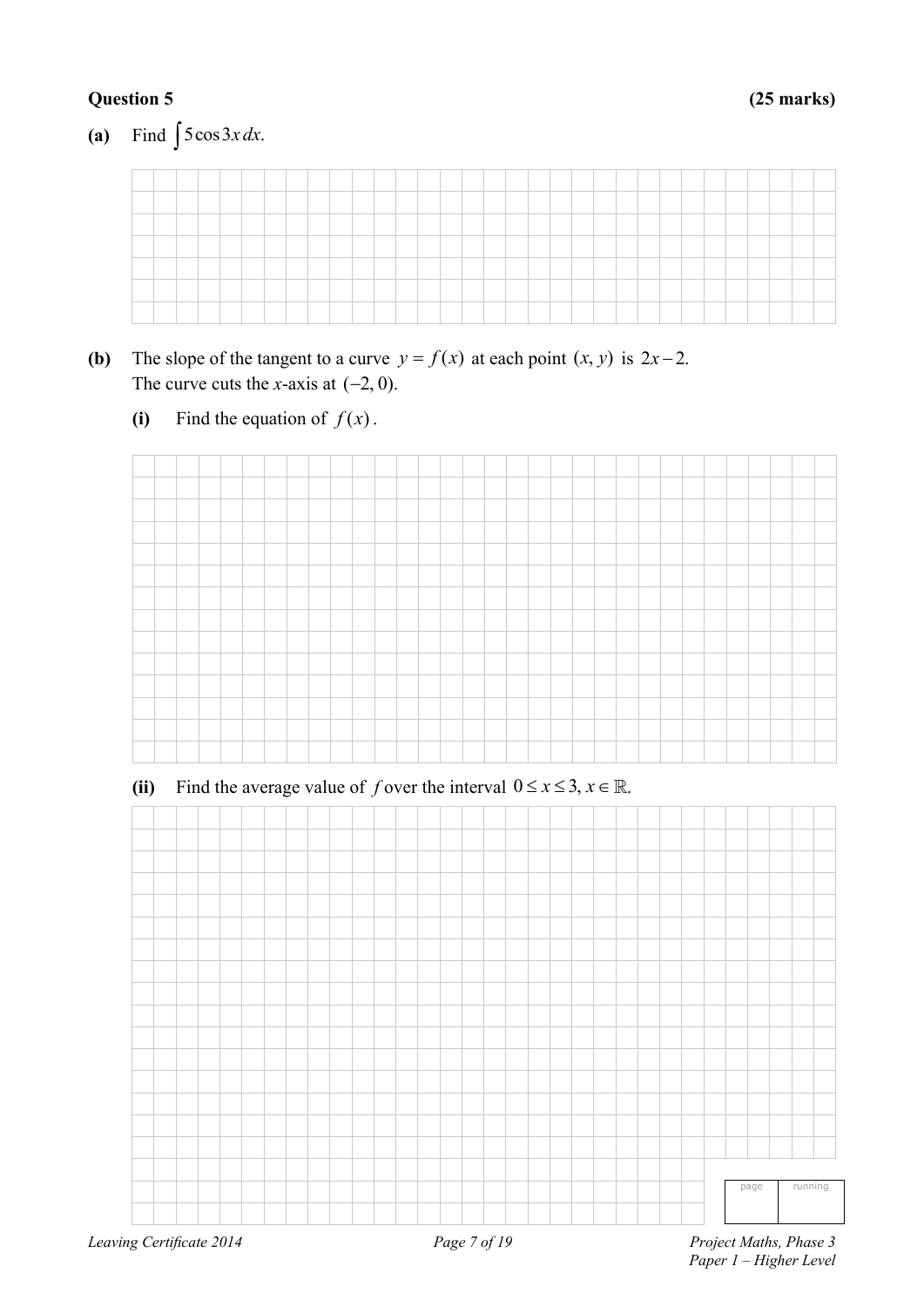The  $n^{\text{th}}$  term of a sequence is  $T_n = \ln a^n$ , where  $a > 0$  and a is a constant.

(a) (i) Show that  $T_1$ ,  $T_2$ , and  $T_3$  are in arithmetic sequence.

### **(ii)** Prove that the sequence is arithmetic and find the common difference.

# **(b)** Find the value of *a* for which  $T_1 + T_2 + T_3 + \cdots + T_{98} + T_{99} + T_{100} = 10100$ .

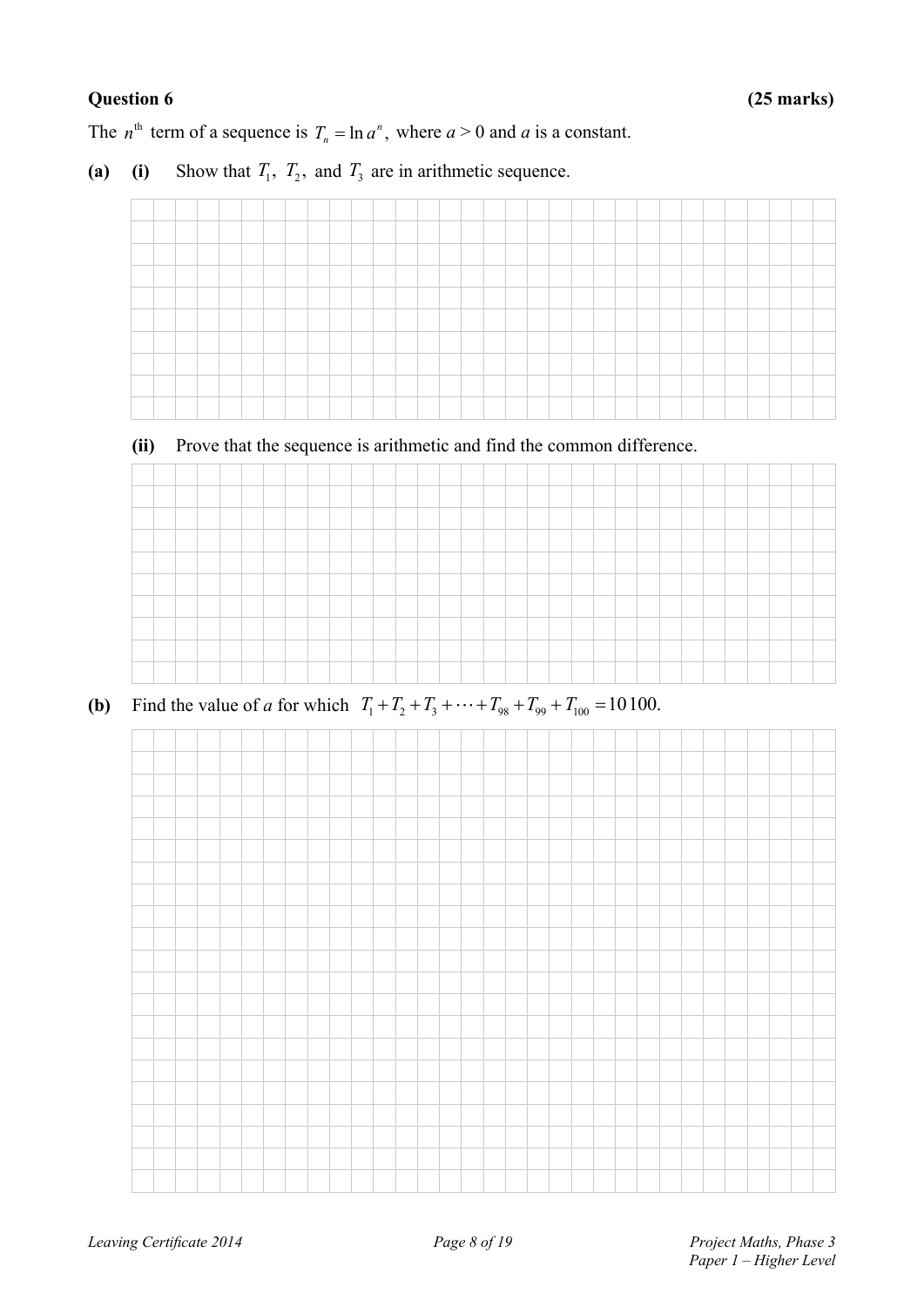**(c)** Verify that, for all values of *a*,

$$
(T_1+T_2+T_3+\cdots+T_{10})+100 d=(T_{11}+T_{12}+T_{13}+\cdots+T_{20}),
$$

where  $d$  is the common difference of the sequence.



| page | running |
|------|---------|
|      |         |
|      |         |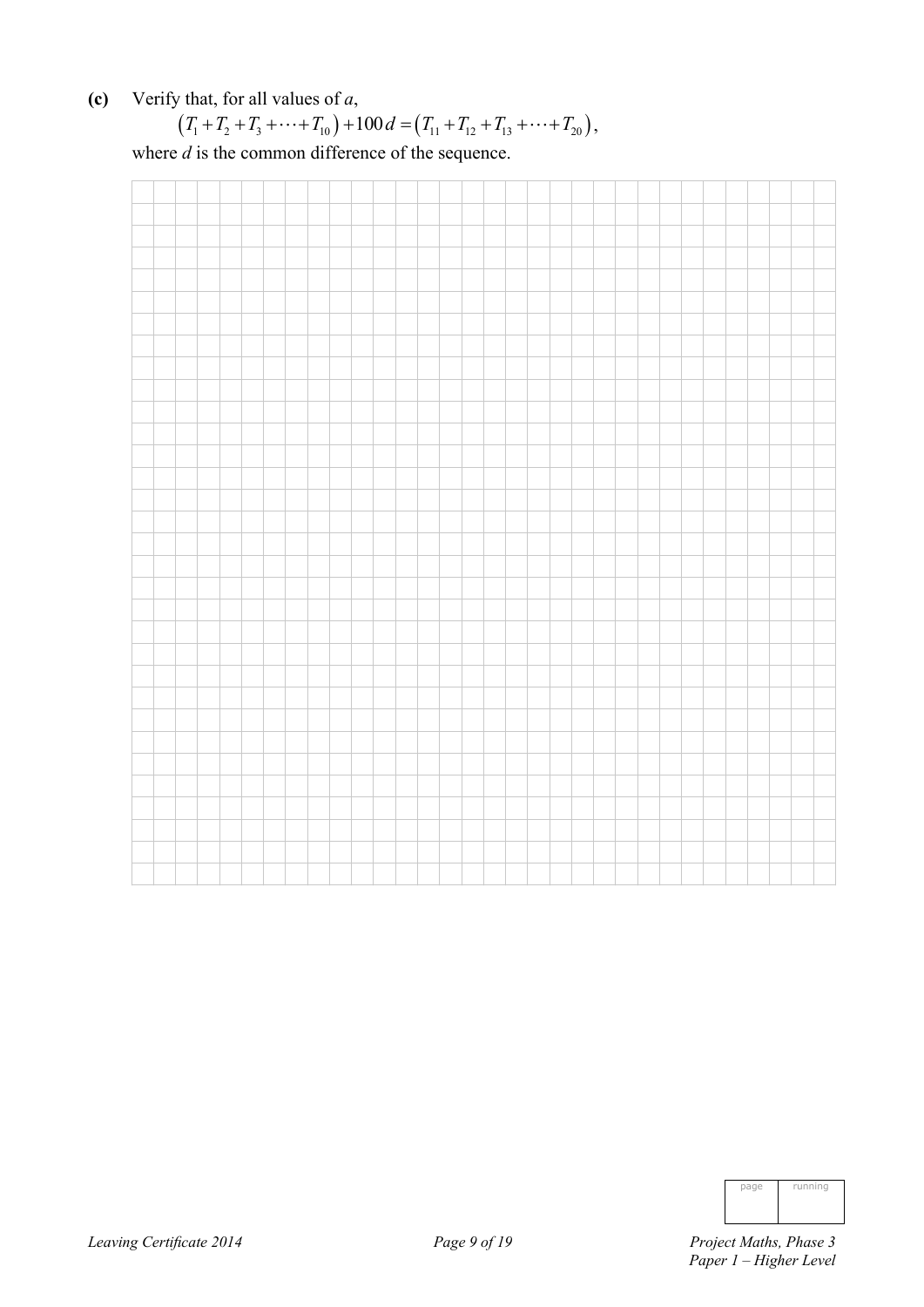Answer **all three** questions from this section.

### **Question 7 (40 marks)**

- (a) Three natural numbers *a*, *b* and *c*, such that  $a^2 + b^2 = c^2$ , are called a Pythagorean triple.
	- (i) Let  $a = 2n + 1$ ,  $b = 2n^2 + 2n$  and  $c = 2n^2 + 2n + 1$ .

Pick one natural number *n* and verify that the corresponding values of *a*, *b* and *c* form a Pythagorean triple.



(ii) Prove that  $a = 2n + 1$ ,  $b = 2n^2 + 2n$  and  $c = 2n^2 + 2n + 1$ , where  $n \in \mathbb{N}$ , will always form a Pythagorean triple.

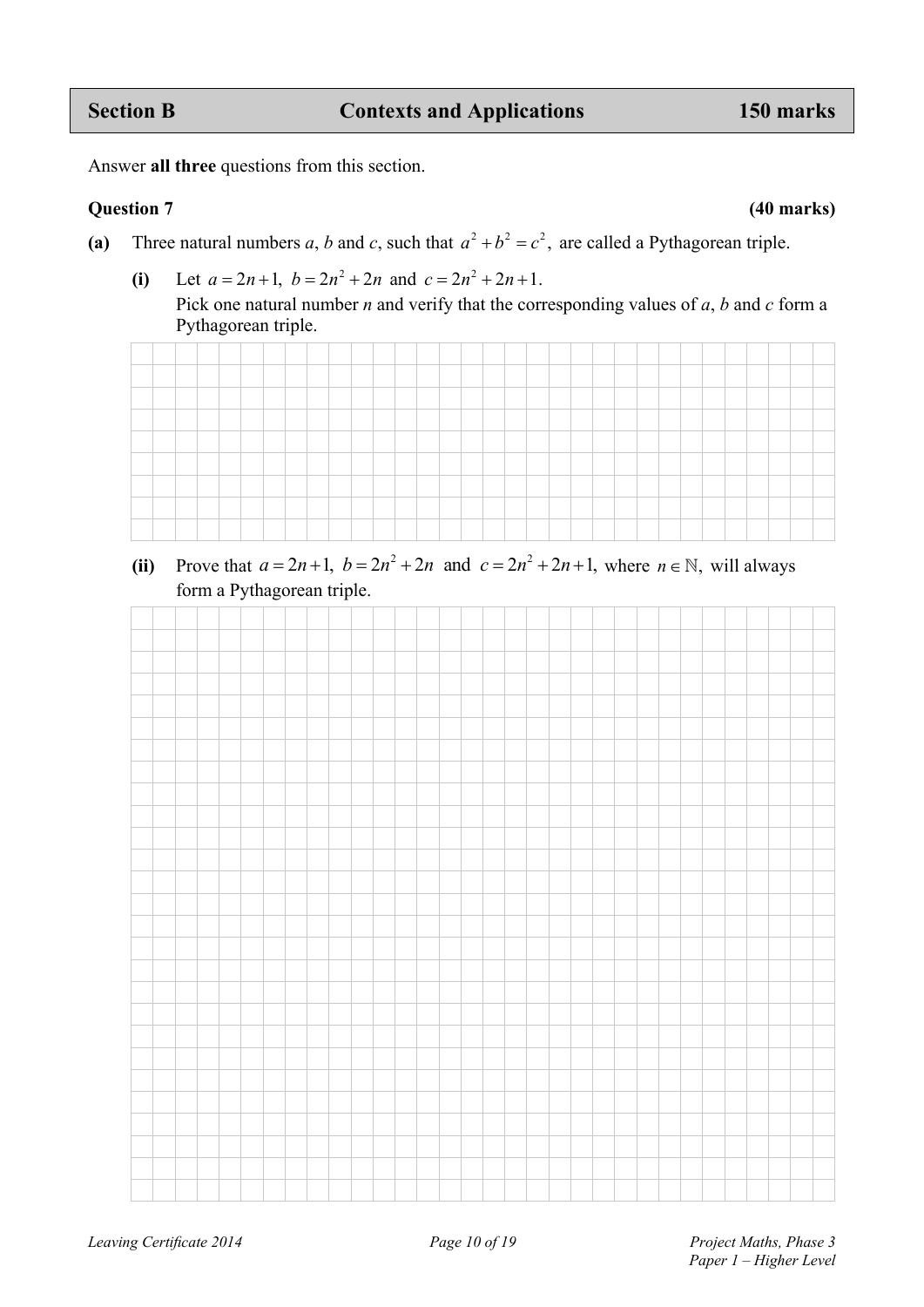





(ii) The function  $f(x)$  has a minimum value at  $x = k$ . Find the value of *k* and the minimum value of  $f(x)$ .

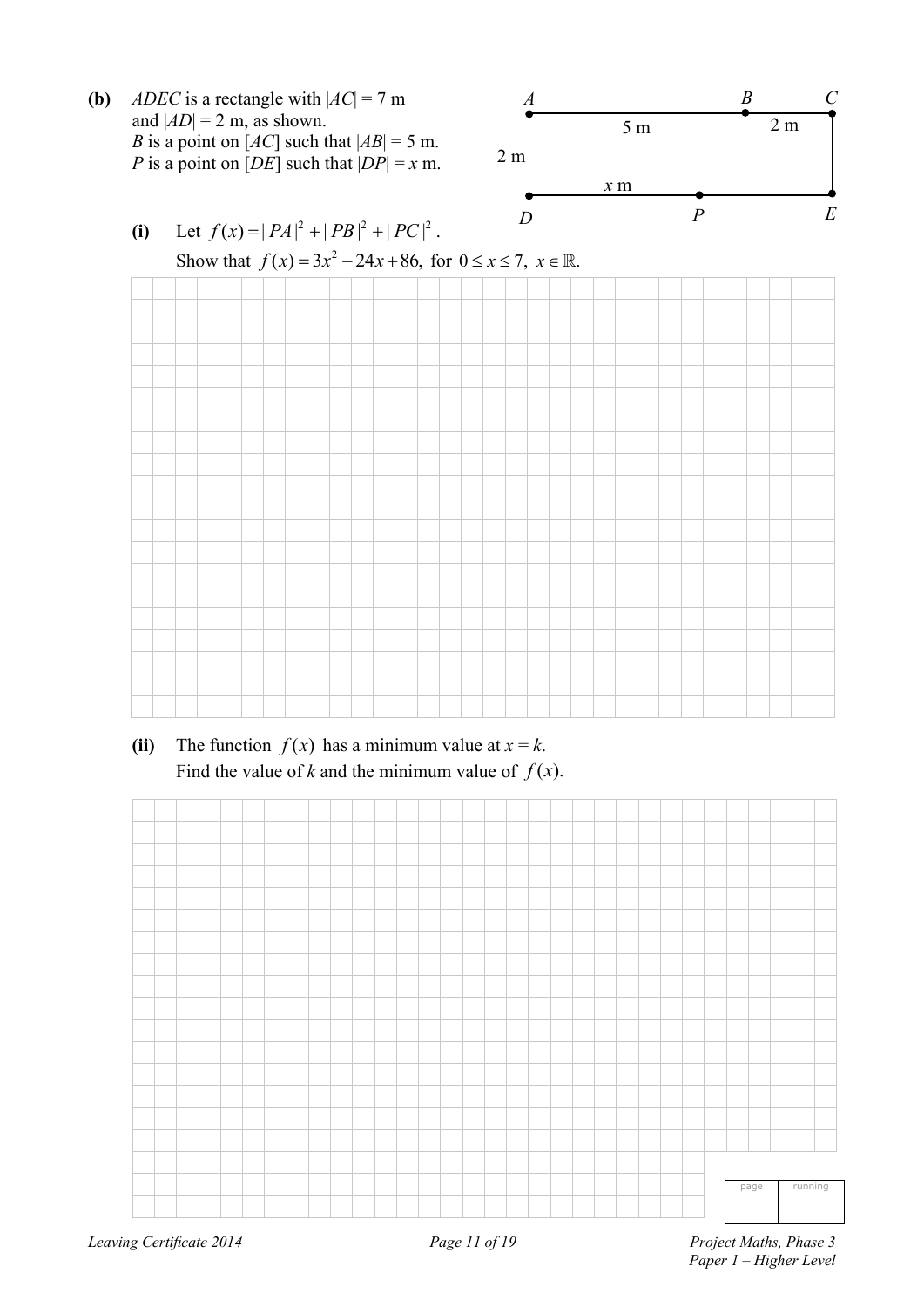### **Question 8 (50 marks)**

In 2011, a new footbridge was opened at Mizen Head, the most south-westerly point of Ireland.

The arch of the bridge is in the shape of a parabola, as shown. The length of the span of the arch,  $[AB]$ , is 48 metres.





**(a)** Using the co-ordinate plane, with *A*(0, 0) and *B*(48, 0), the equation of the parabola is  $y = -0.013x^2 + 0.624x$ . Find the co-ordinates of *C*, the highest point of the arch.

**(b)** The perpendicular distance between the walking deck, [*DE*], and [*AB*] is 5 metres. Find the co-ordinates of *D* and of *E*. Give your answers correct to the nearest whole number.

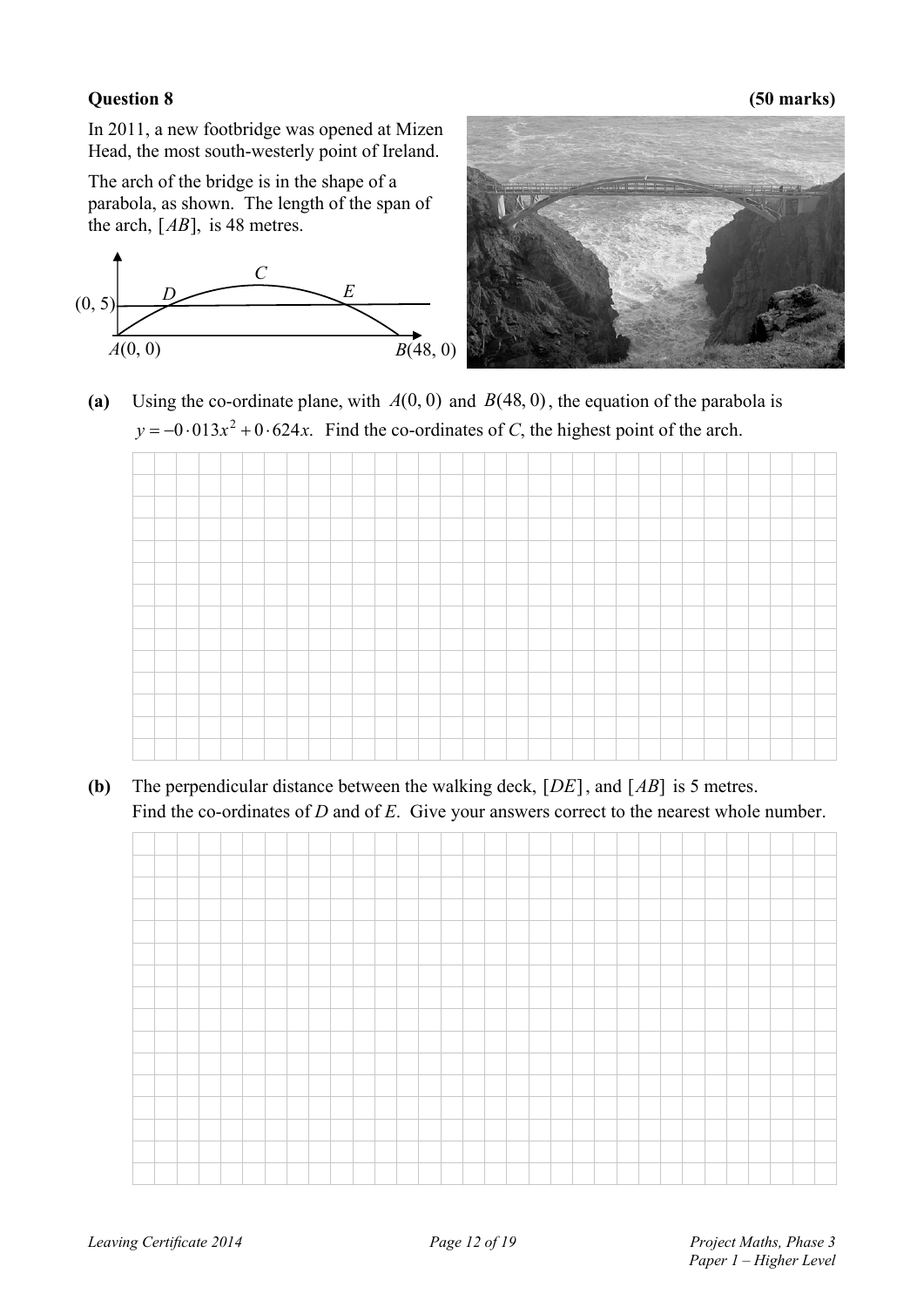**(c)** Using integration, find the area of the shaded region, *ABED,* shown in the diagram below. Give your answer correct to the nearest whole number.



**(d)** Write the equation of the parabola in part **(a)** in the form  $y - k = p(x - h)^2$ , where *k*, *p*, and *h* are constants.



**(e)** Using what you learned in part **(d)** above, or otherwise, write down the equation of a parabola for which the coefficient of  $x^2$  is  $-2$  and the co-ordinates of the maximum point are  $(3, -4)$ .

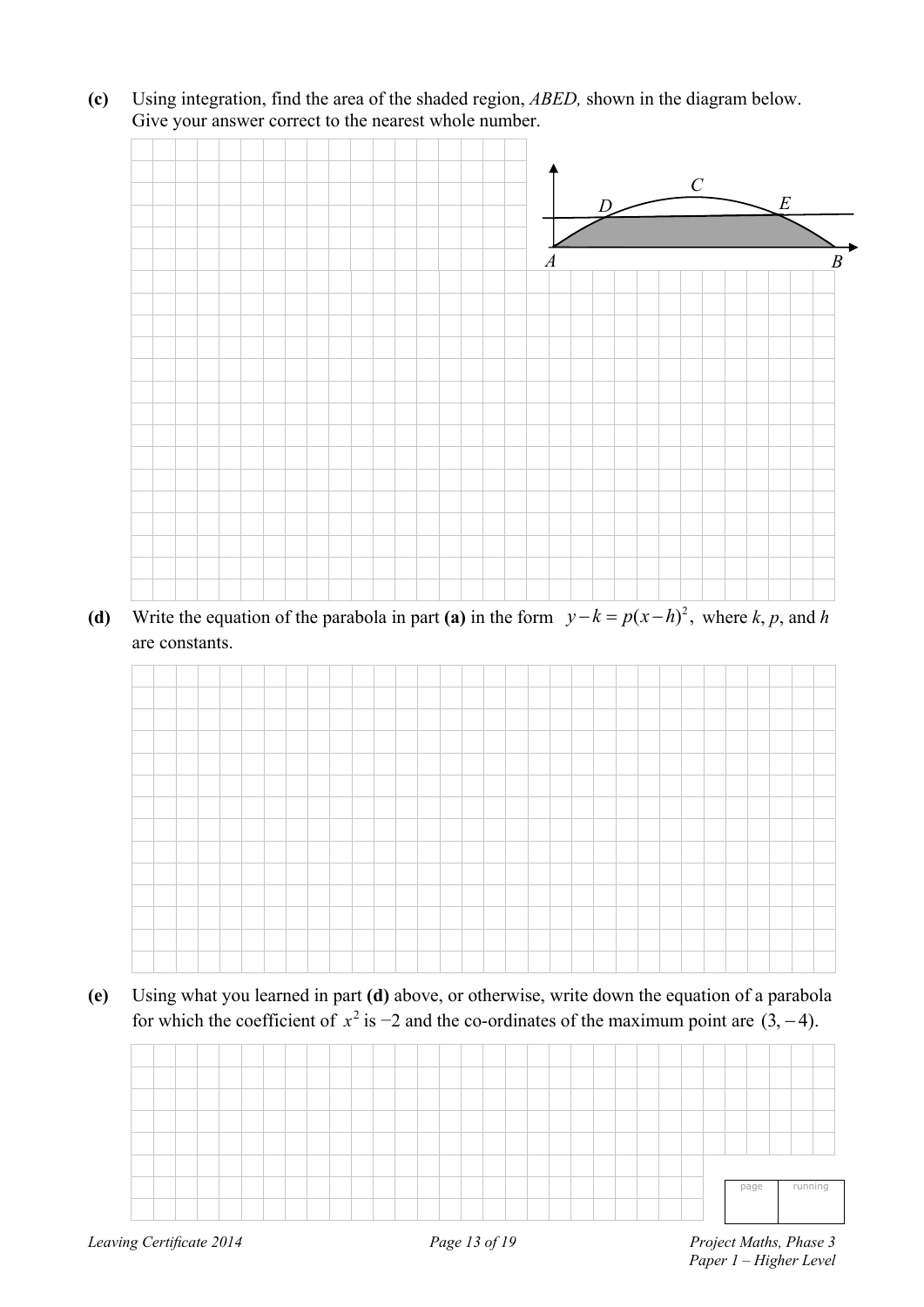Ciarán is preparing food for his baby and must use cooled boiled water. The equation  $y = Ae^{kt}$ describes how the boiled water cools. In this equation:

- $\bullet$  *t* is the time, in minutes, from when the water boiled,
- $\bullet$  *y* is the *difference* between the water temperature and room temperature at time *t*, measured in degrees Celsius,
- *A* and *k* are constants.

The temperature of the water when it boils is  $100^{\circ}$ C and the room temperature is a constant 23 $^{\circ}$ C.

**(a)** Write down the value of the temperature difference, *y*, when the water boils, and find the value of *A*.



**(b)** After five minutes, the temperature of the water is 88<sup>o</sup>C. Find the value of *k*, correct to three significant figures.



(c) Ciarán prepares the food for his baby when the water has cooled to  $50^{\circ}$ C. How long does it take, correct to the nearest minute, for the water to cool to this temperature?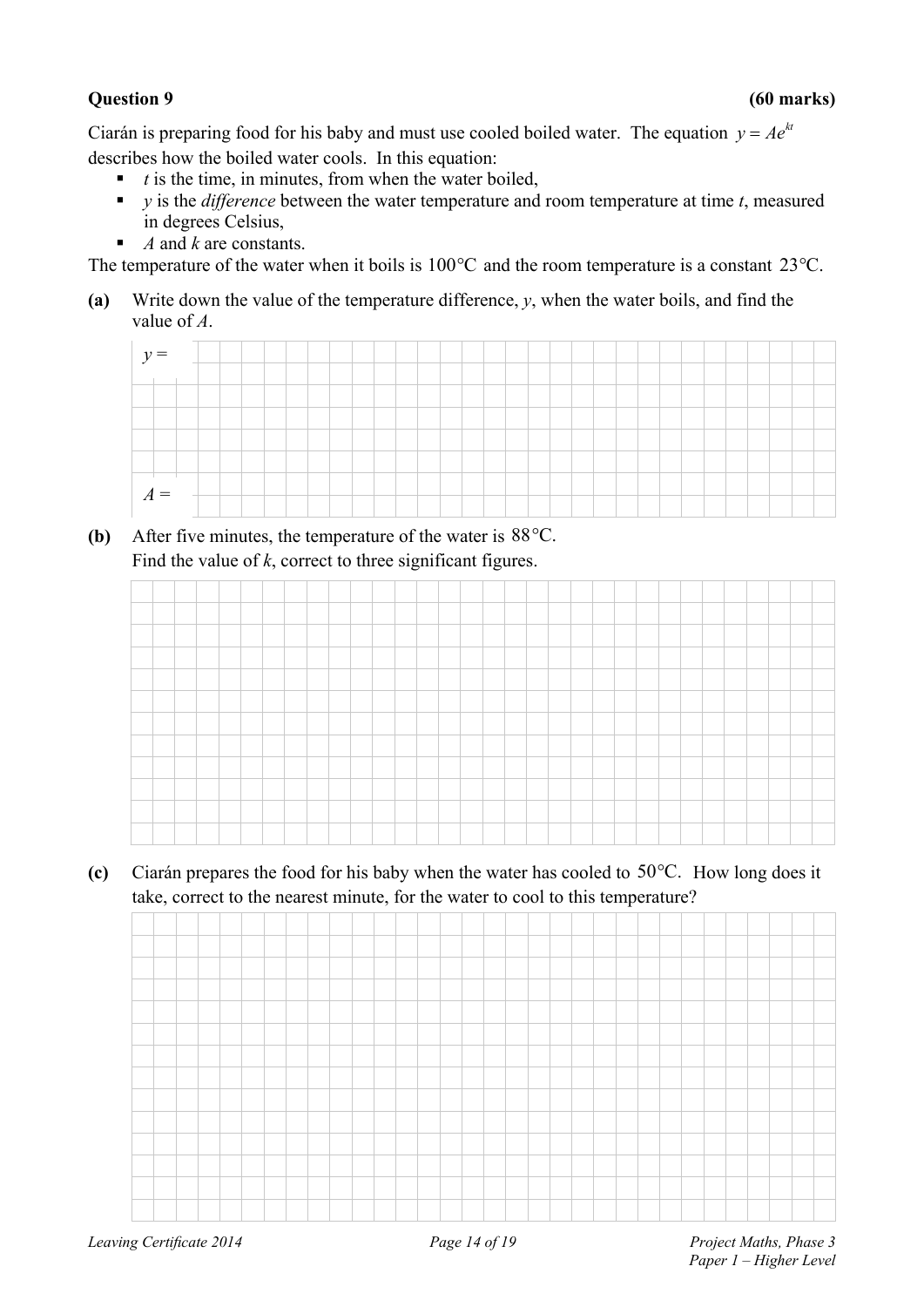

**(d)** Using your values for *A* and *k*, sketch the curve  $f(t) = Ae^{kt}$  for  $0 \le t \le 100$ ,  $t \in \mathbb{R}$ .

- **(e)** (i) On the same diagram, sketch a curve  $g(t) = Ae^{mt}$ , showing the water cooling at a *faster*  rate, where *A* is the value from part **(a)**, and *m* is a constant. Label each graph clearly.
	- **(ii)** Suggest one possible value for *m* for the sketch you have drawn and give a reason for your choice.

|  |  |  |  |  |  |  |  |  |  |  |  |  |  | page | running |  |
|--|--|--|--|--|--|--|--|--|--|--|--|--|--|------|---------|--|
|  |  |  |  |  |  |  |  |  |  |  |  |  |  |      |         |  |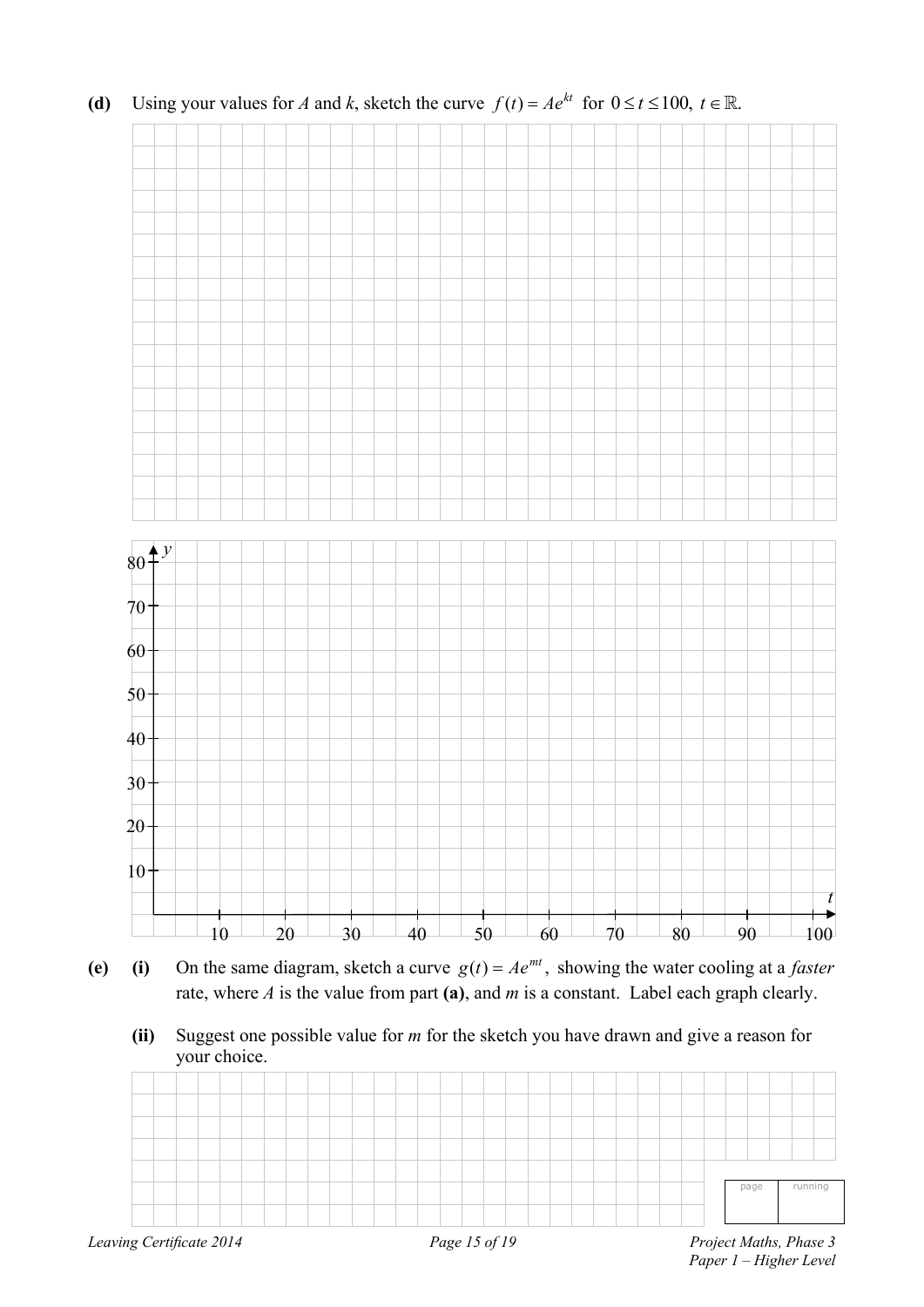**(f)** (i) Find the rates of change of the function  $f(t)$  after 1 minute and after 10 minutes. Give your answers correct to two decimal places.

**(ii)** Show that the rate of change of  $f(t)$  will always increase over time.

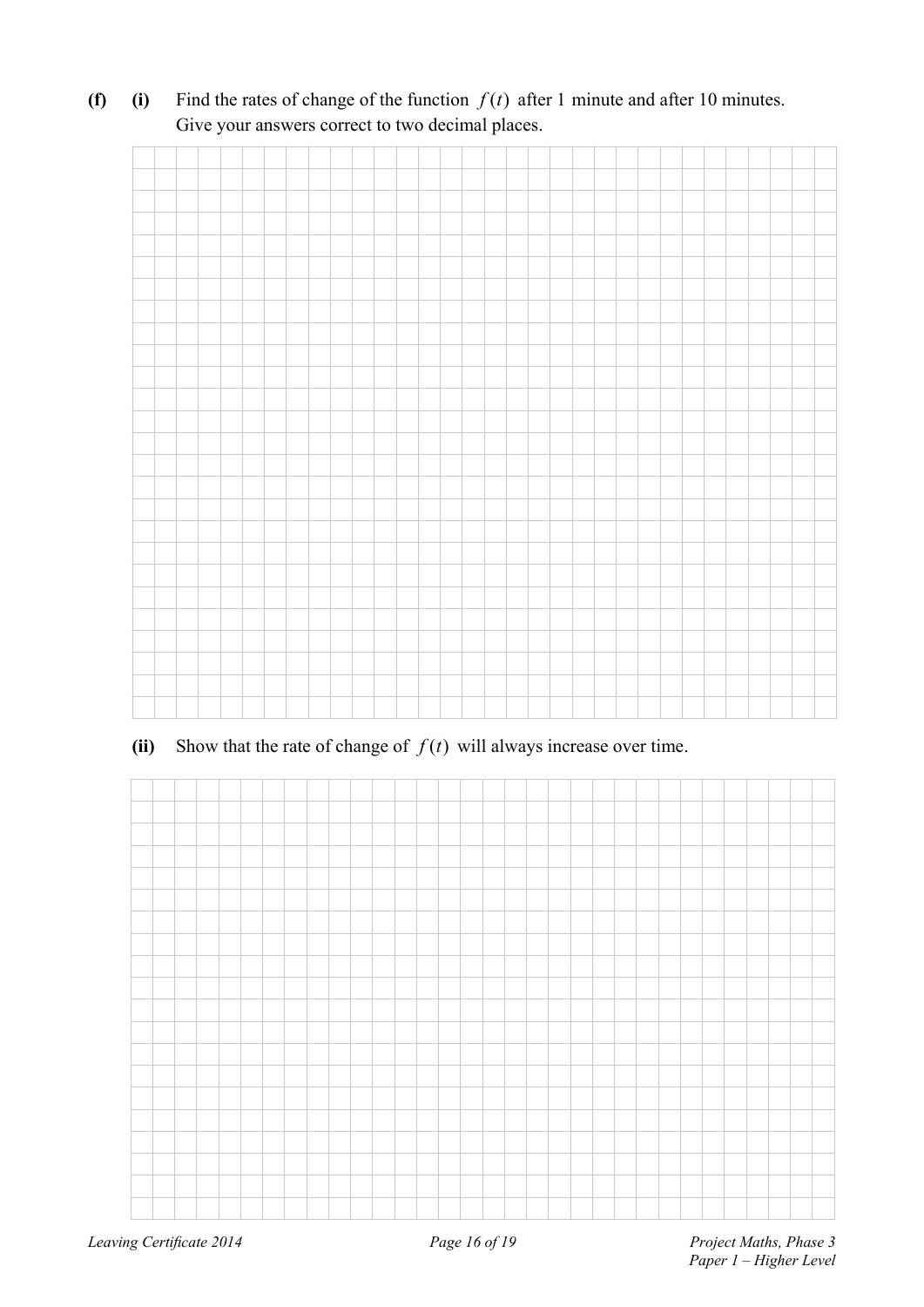# You may use this page for extra work.

| $p = p = q = \frac{p}{p}$ |
|---------------------------|

page running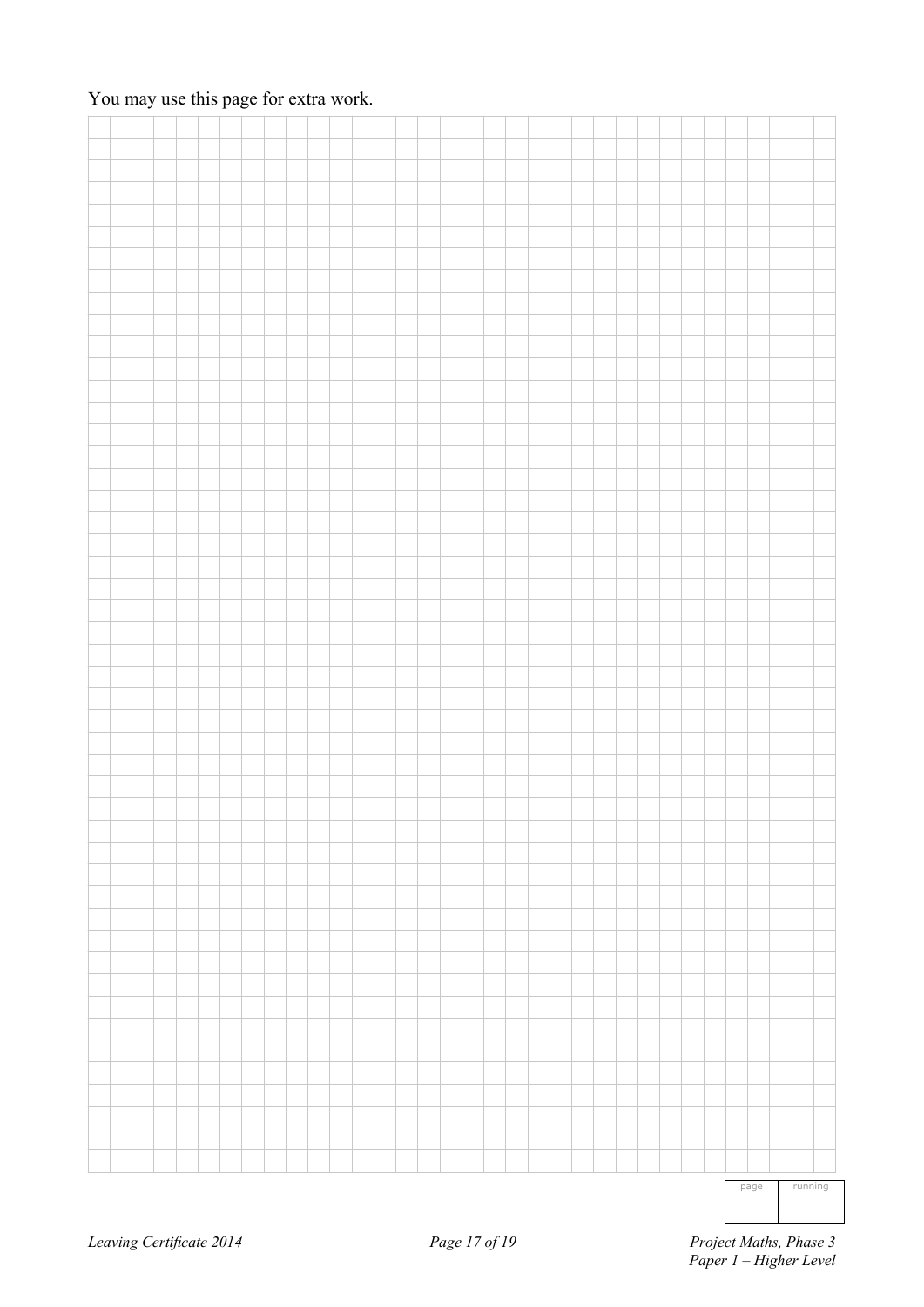# You may use this page for extra work.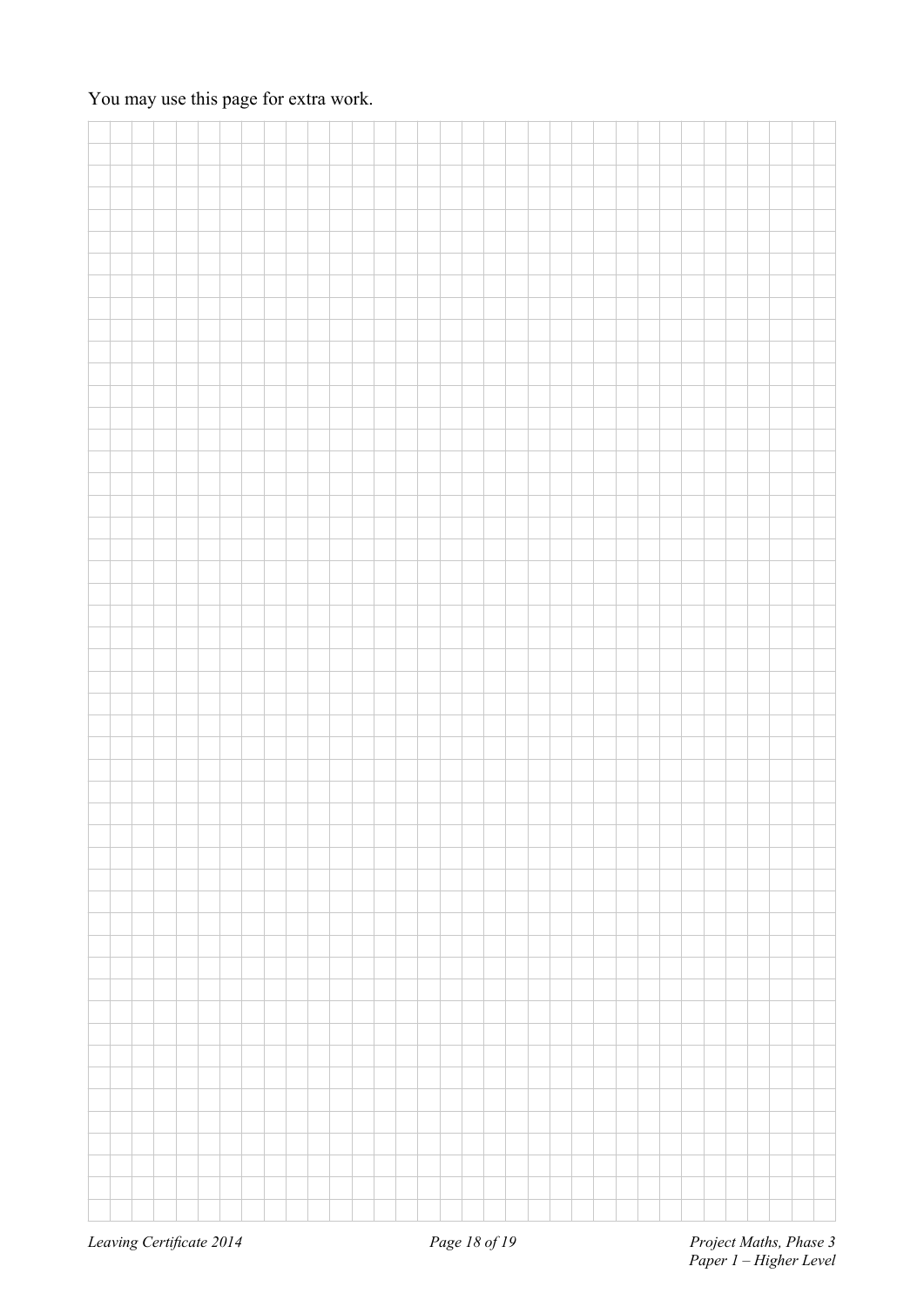# You may use this page for extra work.

page running